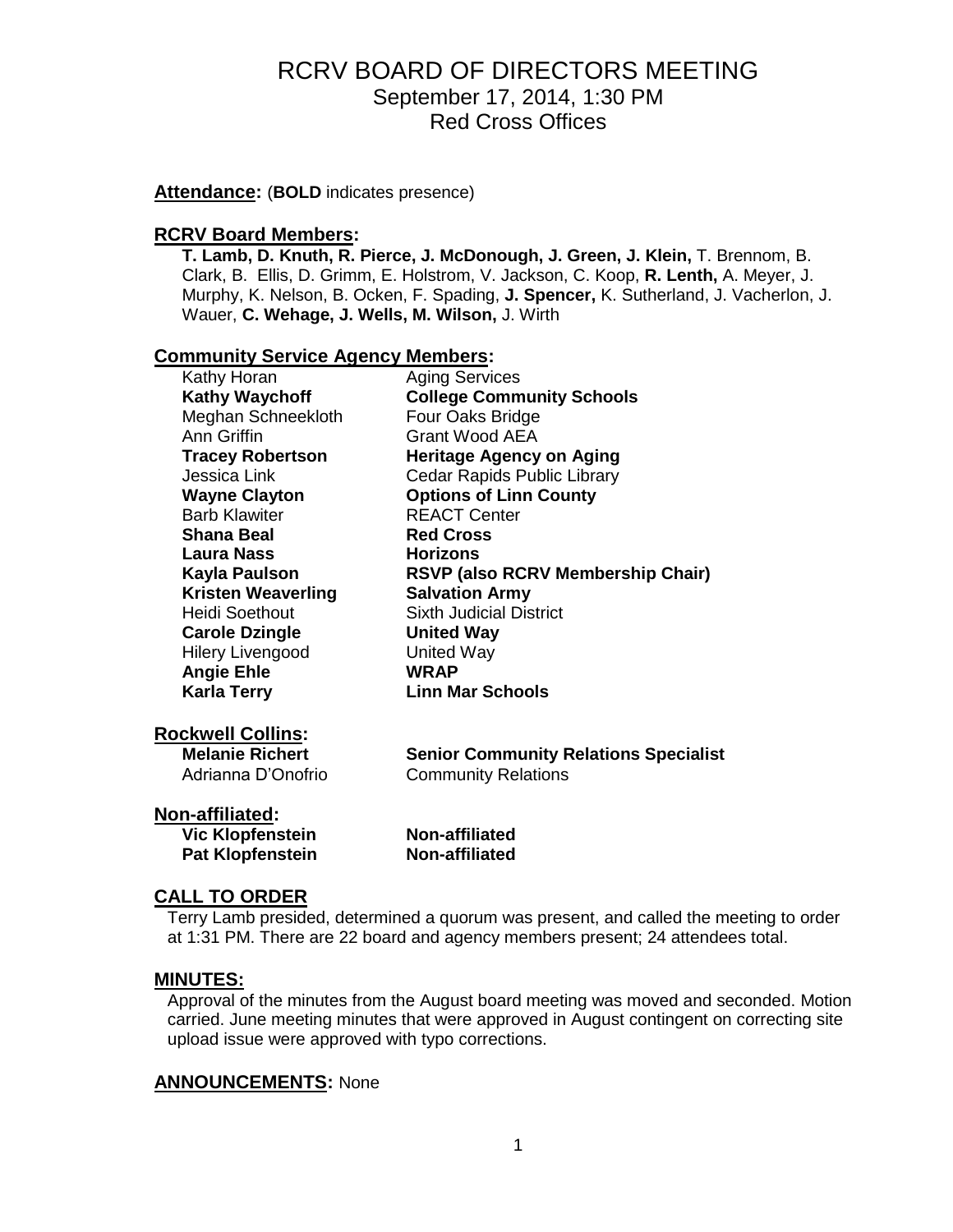**PRESENTATION:** Vic and Pat Klopfenstein gave a presentation about the Friendship Force organization. Vic is a former mayor of Marion and local veterinarian.

Vic stated: The Klopfenstein's joined the Friendship Force in 1998. The mission of the Friendship Force is to promote global understanding across barriers that separate people…changing the way we see the world. Their tagline is: Explore, Understand, and Serve. They have 377 clubs across the world, 4 clubs in Iowa, and 1 in Cedar Rapids. They are in over 60 countries on 6 continents, with over 18,000 members in 2012. There are approximately 90 to 110 members in the Cedar Rapids club. The club has 4 to 6 meetings per year where speakers typically cover cultural events in other areas.

Pat talked about the current local club activities with a club from Costa Rica visiting Iowa. Pat discussed the many places visited in the local Iowa area showcasing our cultural and native events and sights.

Vic and Pat showed slides and described a trip the club made to Cost Rica recently.

### **OLD BUSINESS:** None.

**NEW BUSINESS:** The January meeting will be held at the Cedar Rapids library. Horizons is interested in hosting a meeting in future as is Heritage.

## **PARTNER AGENCY REPORTS:**

Salvation Army: Kristin Weaverling reported the SA has a long list of positions open. Kristin agreed to provide John McDonough the information.

- For their Trunk or Treat event they need volunteers at the end of October. It is a community integration event.
- Bell ringing during the holiday season requires many volunteers.
- The Toys for Tots program needs volunteers to help with registration starting in October for 3 weeks.
- Need help with toy distribution
- Need help with food box distribution
- They are doing a food drive at Hy Vee and need volunteers to encourage people to make a purchase for the drive and help selecting items.

**WRAP:** Angela Ehle reported as of September 17<sup>th</sup>, WRAP has 36 completed projects year to date. Here is YTD information:

- 20 wood ramp builds,
- 9 wood ramp removals,
- 3 aluminum ramp installs
- 3 aluminum ramp removals
- 1 ramp repair

There are currently 12 jobs in queue.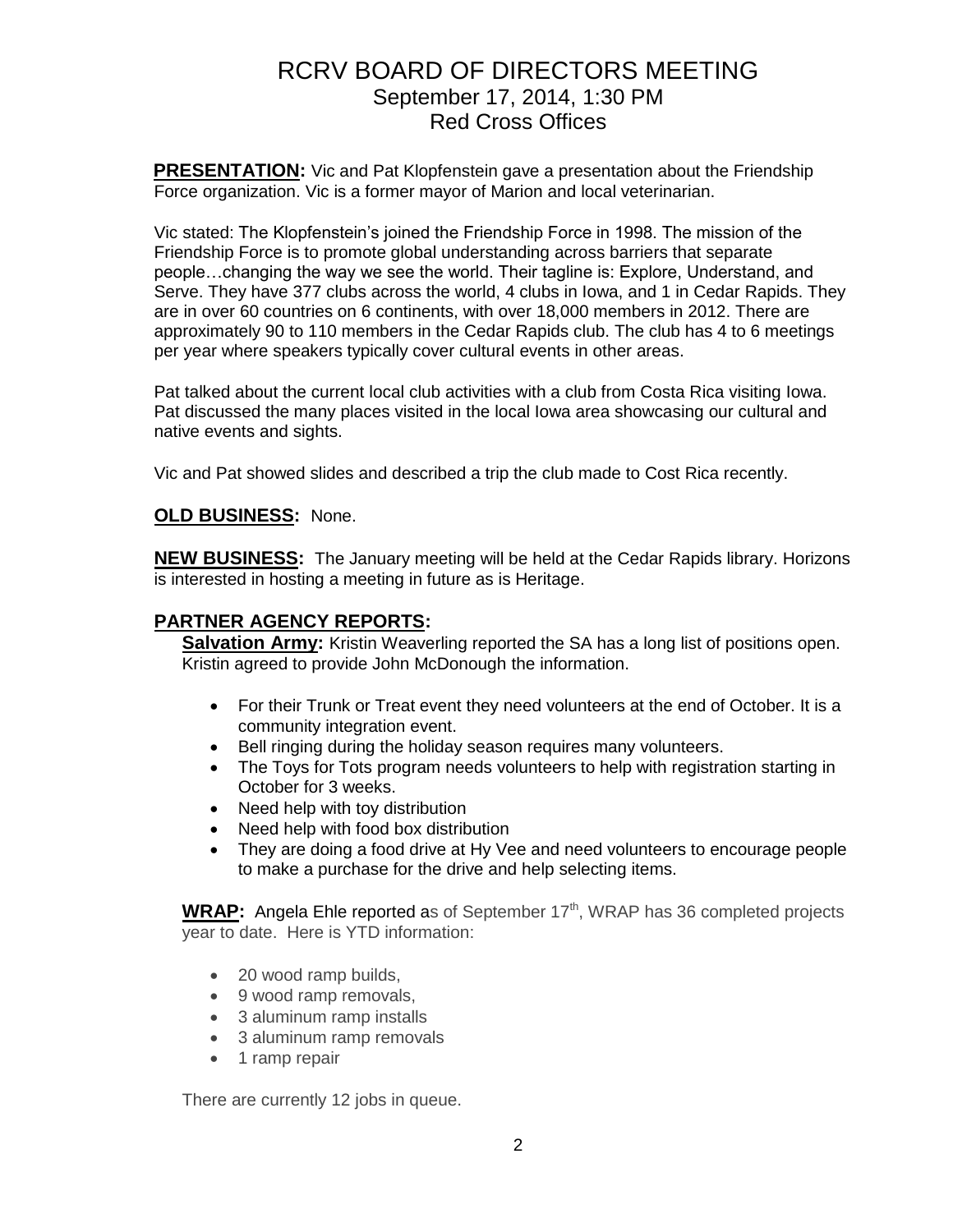A question was raised about how many total jobs WRAP has completed since the beginning. Angie will do some research, and plans to have some initial findings at the next RCRV Board Meeting in October.

### **RSVP Agency Report:** Kayla Paulson

#### Stats for August 2014

- 179 active volunteers
- 1 new volunteer
- 0 inactivated volunteer restarted
- 39 members have reported hours
- $\bullet$  1168.8 hours

#### Stats for Year to Date 2014

- 179 active volunteers
- 3 new volunteers
- 57 inactive volunteers terminated/removed
- 150 members have reported hours
- $\bullet$  18334 hours

There has been a significant decrease in hours turned in. This does not mean there has been a decrease in hours given. The membership rate has also been decreasing over the last couple of years.

**College Community Schools:** Kathy Waychoff expressed a HUGE thank you to RCRV for constructing the Greenhouse at Prairie Point Middle School. The operation of the facility will involve all of the  $7<sup>th</sup>$  - 9<sup>th</sup> grade students and provide real life learning opportunities to our students.

America Reads will be observed at all five elementary buildings and their intermediate school on Friday, October 17. They welcome everyone to come and share your favorite book. Email Kathy at [kwaychoff@prairiepride.org](mailto:kwaychoff@prairiepride.org) and she will find you a classroom to read in.

They are looking for adult volunteers who enjoy chess to supervise a chess club at two of their elementary schools. They can work with volunteers to find two days per week that fit your schedule. Available days include Monday through Thursday mornings from 8:00 - 8:45 and/or Tuesday through Wednesday after school from 3:45 - 4:45.

They are always looking for people who can read with kids through mentoring programs or lunch buddy programs.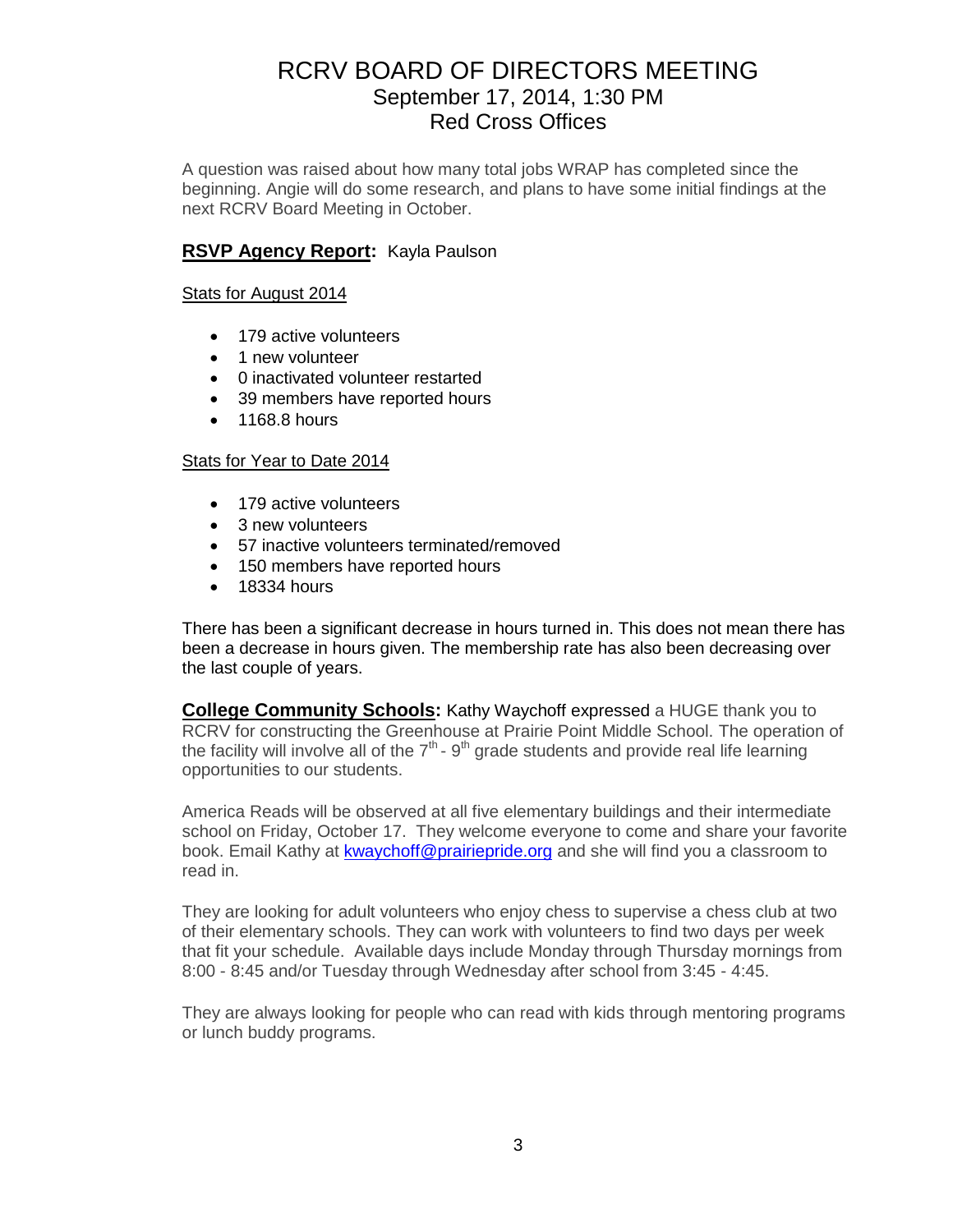**Horizons Report:** Laura Nass:

- Laura provided a volunteer job description for the IT work needed in Support for Horizons.
- They have the Turkey Trot Race coming up on Saturday, November 15 in Marion. Sign-up to volunteer is at [http://www.TROTTT.com.](http://www.trottt.com/) Proceeds go to Horizon's programs.
- Summer Meals: Horizons served 18,000 meals to children this year through the Summer Meals program.
- Horizons is having their first Lunch and Learn event on November 4. It is free and open to the public. Details may be found here: [http://www.horizonsfamily.org/Events/20141106/267/Taste-of-Horizons-Lunch](http://www.horizonsfamily.org/Events/20141106/267/Taste-of-Horizons-Lunch-and-Learn.aspx)[and-Learn.aspx](http://www.horizonsfamily.org/Events/20141106/267/Taste-of-Horizons-Lunch-and-Learn.aspx)
- They received a grant from the Greater Cedar Rapids Community Foundation to clear trees on lots and start build of houses.

**Options of Linn County:** Wayne Clayton reported their next upcoming event will be the Abilities in Action Conference/Tech expo Oct 1 at KTOS. Options will work with RCRV at their display table showing assistive devices created by RCRV.

**Heritage Agency on Aging:** Tracy Robertson reported Heritage has received a grant from the Iowa Dept. on Aging to expand their elder abuse program throughout all 7 counties served in the Heritage region.

A free forum is coming up: "Aging & Disability Issues Facing Iowa" – Thursday, Oct. 9<sup>th</sup> from 3:00-4:30pm at KTOS.

Caregiver Wellness Day is planned for Wednesday, Nov. 12 from 9:00am - 3:00pm at KTOS. The event is free for any caregiver, including breakfast and lunch, inspirational speakers, and many door prizes. Registration starts at 8:30am. To register, contact [Lejla.ford@kirkwood.edu.](mailto:Lejla.ford@kirkwood.edu)

**Linn Mar Schools:** Karla Terry reported that exciting things are happening in the 7<sup>th</sup> grades. Curriculum Director, Bob Reed, is pushing STEM activities. They are still using the  $CO<sub>2</sub>$  car for design, but designing using a new tool. The new tool, Autodesk Inventor, allows changing car designs quickly in real time.

Karla showed a couple of samples of 3D printed plastic items. They are looking at how students can engage in and use the printer in the design activity. They hope to purchase a 3D printer for students to use. Grant money from RCRV will support 2<sup>nd</sup> quarter of the  $7<sup>th</sup>$  grade unit concerning automation and robotics.

First Lego League is also having a program out at Linn Mar much like the one at College Community. They have so much demand and so many teams for Lego League that Linn Mar can't get into College Community's competition. So, both plan to host an event. It is for a First Lego League regional qualification. The date is yet to be determined…possibly late November.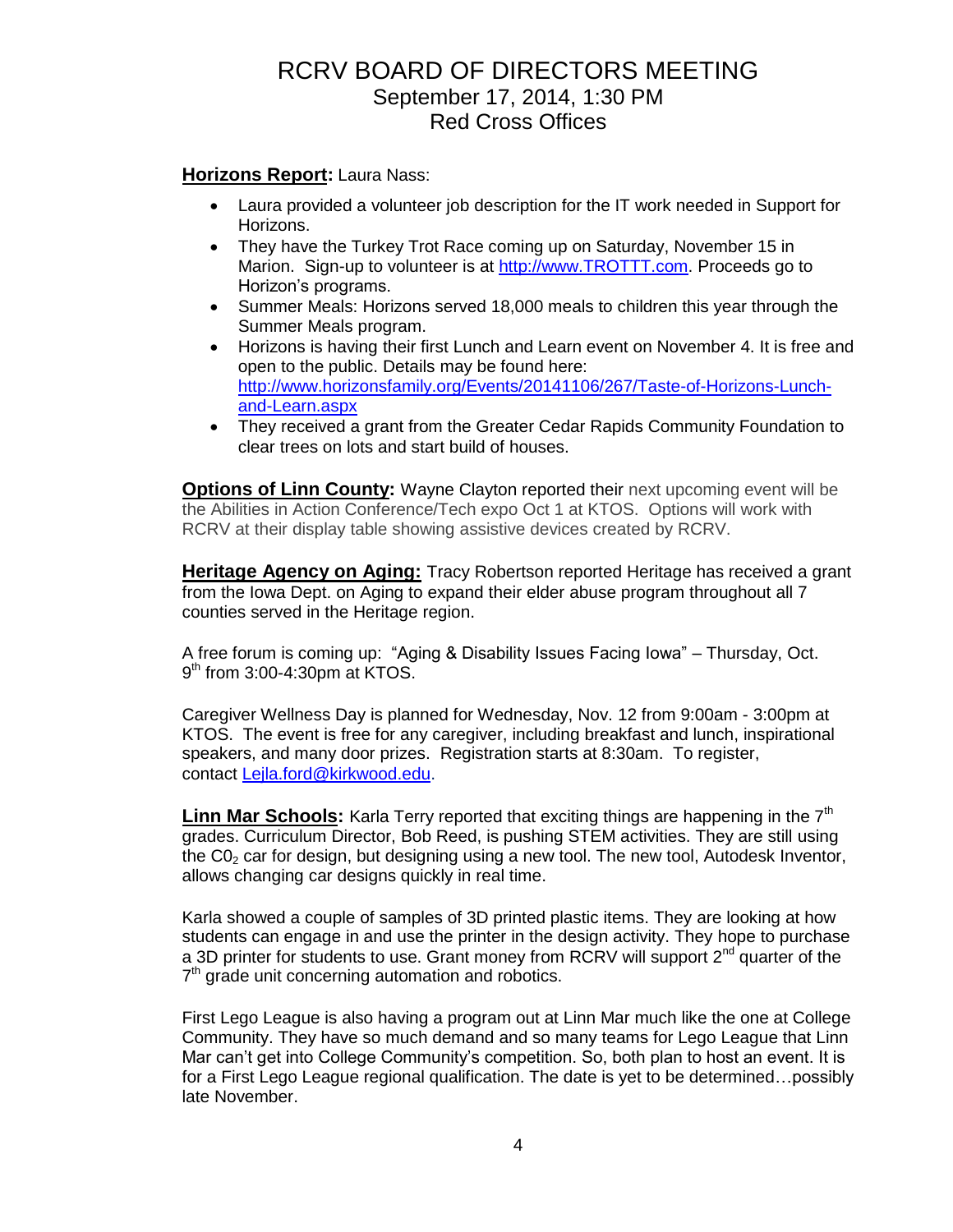**Red Cross:** Shana Beal reported the Red Cross has needs for volunteers to assist with local disasters such as house fires and for local disasters recognized as state and/or national disasters such as the recent floods in Cedar Rapids. The Red Cross trains local volunteers to respond to those events.

The Red Cross is sponsoring a Large Disaster Institute October 16<sup>th</sup> – 19<sup>th</sup> and will be a good opportunity for people to get trained locally.

They are also looking for volunteers to go through CPR and First Aid training.

**United Way: Carole Dzingle reported United Way is celebrating their 100th** anniversary. The UW goal this year is \$11 Million dollars.

They have 6 Leadership societies:

- Alexis De Tocqueville Society \$10,000-\$25,000
- T. M Sinclair society \$1,250-\$9,999
- William Quarton Society \$500-\$1,249
- Women's Leadership Initiative \$500.00+
- Labor Leadership Giving society \$350.00+
- Young Leaders society \$250.00+

Their campaign is focusing on the Leaderships and asking people to step up to the next level if possible to help meet the goal.

They have a Challenge grant of \$550,000 to match dollar for dollar each new dollar raised from corporate event raising dollars and individual donors. They want to use each and every dollar of the grant.

This year's summer meals program at the 20 sites showed a 35% increase in the number of children that received food during this summer. They are excited and thankful for all the volunteers and the companies that adopted one site to be at every day. It was a huge success and they hope to increase it again next year.

## **RCRV COMMITTEE CHAIR REPORTS:**

**Data Base:** Jim Klein reported he missed the August Board Meeting because he was on a bike tour biking from Burlington, VT to Quebec City, Quebec.

- The database was updated for:
	- $\circ$  Obituaries Jim Green's wife is now providing them
	- o New retiree list
	- o Returned newsletters
	- o Requests via RCRV email and voice mail
- Mailing lists were made for the Insurance meeting notice postcard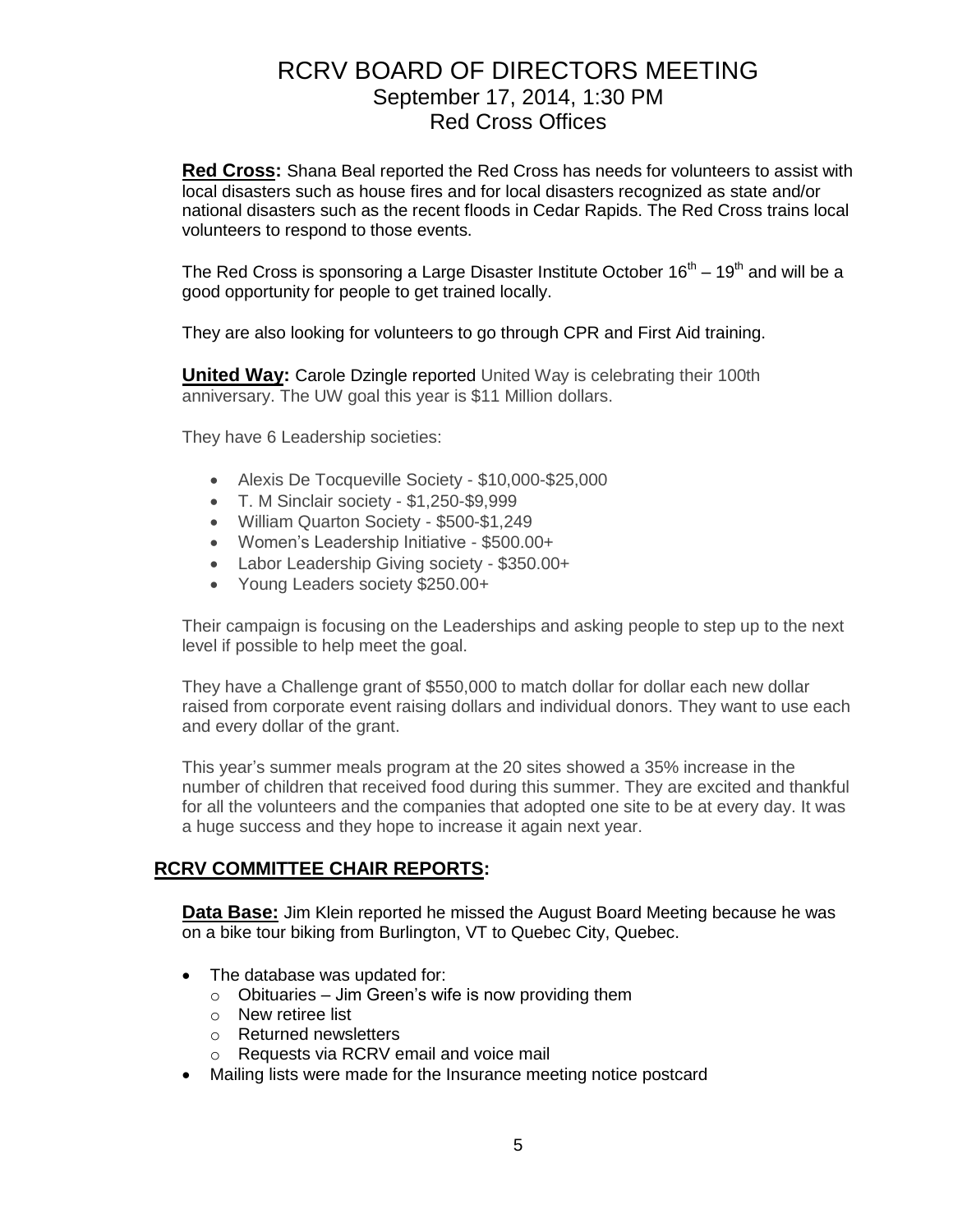- Mailing lists were made for the September 2014 RCRV newsletter
	- o 4027 to be mailed
	- o 230 to be sent by email
	- o 18 internal Rockwell Collins addresses
- Sent new retiree list to Kayla
- The returned insurance meeting postcards have not been processed yet

## **Community Projects:** John McDonough reported:

To The Rescue leaders, Mary Miller and Wendy Beatie, visited with them concerning one of their clients needing mentoring on suggested computer activities. They suggested they speak with Barb Klawiter of the REACT Center to get their client connected with her.

22 ramps are in queue as of last Thursday with 35 completions so far this year.

Basic Emergency Volunteer Center training by Sue Driscoll and the Linn Area Partners Active in Disaster for basic Emergency Volunteer Center training is scheduled for  $9/22/14$  in the  $2<sup>nd</sup>$  Floor conference room of the Volunteer Center at 317  $7<sup>th</sup>$  Avenue SE. Call Sue at the UWECI to sign up or read my recent minutes which provided an online site to sign up on.

Received a Kids on Course request from Beth Malicki for Lego League. They need Lego League leaders for two elementary schools.

Abilities in Motion will be held on 10/1/14 with us assisting again this year. Dave Knuth will be assisting.

The St. Luke's SHIIP office needs two people to assist during the open enrollment from 10/15/14 thru 12/7/14 with answering the phone, and making appointments for the 14 counselors on duty during that time frame. Please contact Kayla or Angela if you would like to do this.

The insurance seminars will be held on October 6, 7, and  $8<sup>th</sup>$  at 9:00, 12:30 and 3:00 each day at the Kirkwood Training and Outreach Service Center in Marion (across from Carlos O'Kelly's restaurant). Jim Green, Claudia Young and Barb Klawiter will handle the seminars on October 6 as the rest of the SHIIP counselors will be in Coralville for the Fall Update. James Wolfe, Harlan Hanson and Don Grimm will handle the seminars on the  $7<sup>th</sup>$  and  $8<sup>th</sup>$ . As of Sat, we had 800 folks signed up with a 33 - 67 split between online and phone reservations. See you at the seminars.

If you can dream it, we can do it.